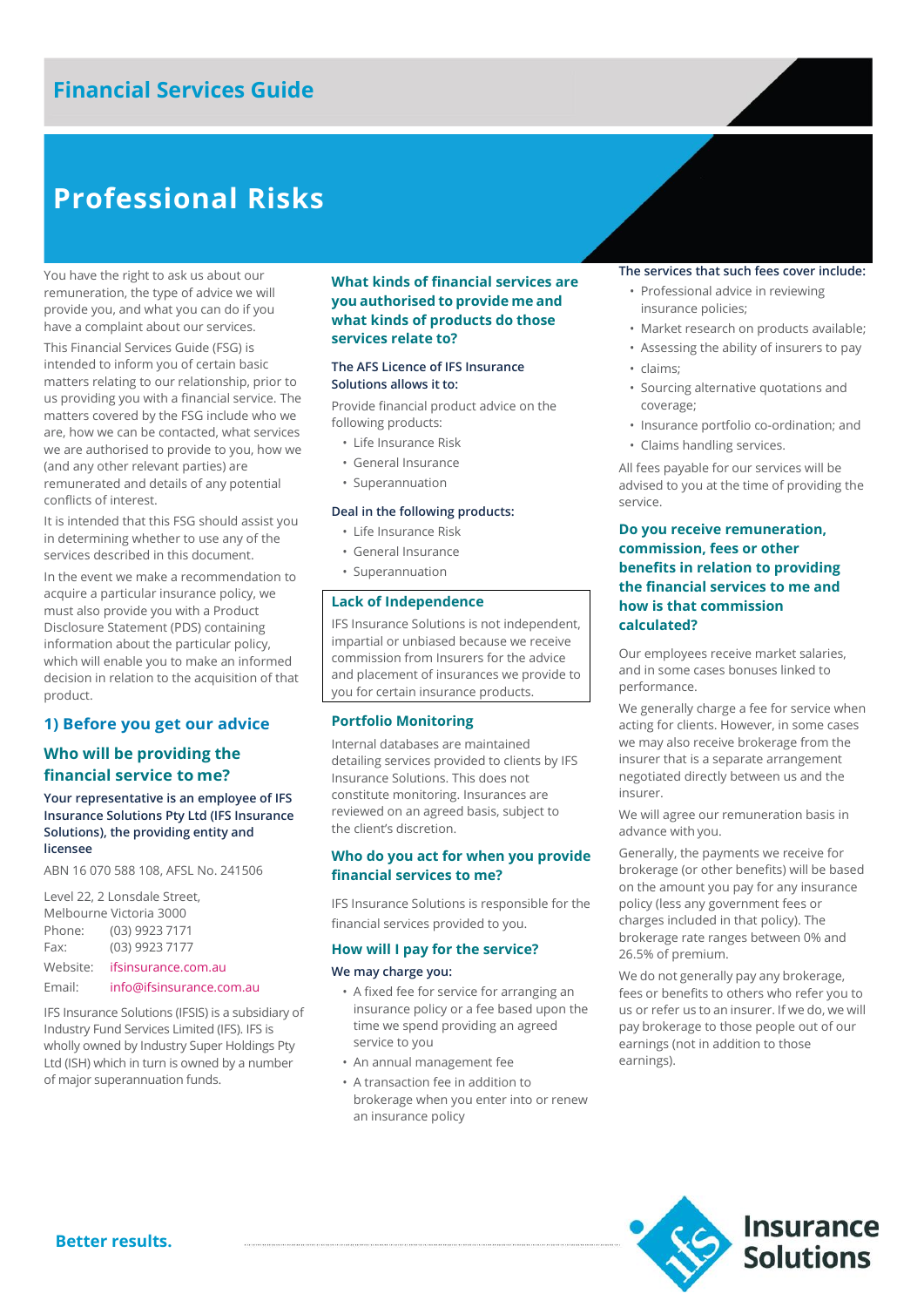## **Financial Services Guide**

We will send you a tax invoice for any policy that we arrange for you, which will show the cost of your insurance (including any fire services levy payable, state taxes, commonwealth taxes). We may also set out different payment methods available such as credit card or premium financing options. You are required to pay us within 14 days, or earlier, if we tell you that is necessary. If there is a refund of premium as a result of a cancellation or adjustment of the policy, we reserve the right to retain our remuneration earned prior to the cancellation or adjustment.

We do not receive any soft dollar benefits from insurers or third parties. These are benefits where a non- cash benefit is received for services provided.

We may retain interest earnt on insurance monies held in our trust accounts. We normally hold trust monies on behalf of the insurer.

## **Do any relationships or associations exist which might influence you in providing me with the financial services?**

IFS Insurance Solutions is a subsidiary of Industry Fund Services Limited (IFS), ABN 54 007 016 195, AFSL 232514.

IFS is owned by Industry Super Holdings Ltd (ISH), which is ultimately owned by a number of leading industry super funds. For a complete list of shareholder funds, please visit ifs.net.au.

Other than these, we do not have any relationships or association with any product issuer that could be expected to influence us in the provision of the insurance services.

IFS Insurance Solutions is a Steadfast Group Limited (Steadfast) Network Broker. Steadfast has exclusive arrangements with some insurers and premium funders (Partners). Steadfast is also a shareholder of some Partners.

As a Steadfast Network Broker we have access to member services including model operating and compliance tools, procedures, manuals and training, legal, technical, banking and recruitment advice and assistance, group insurance arrangements, product comparison and placement support, claims support and group purchasing arrangements. These member services are either funded by Steadfast, subsidised by Steadfast or available exclusively to Steadfast Network Brokers for a fee that we pay directly to them.

You can obtain a copy of Steadfast's FSG at [steadfast.com.au](http://www.steadfast.com.au/)

IFS Insurance Solutions utilizes the services of Howden Insurance Brokers (London) for Financial Lines placements into the Lloyds of London market (Primary layer placements). Howden cede 1.5% of their commission income back to IFS Insurance Solutions under this arrangement.

IFSIS has entered into an arrangement with Premium Funding to make available their Pay By The Month (PBTM) premium funding quotation facility to all General Insurance policies. Premium Funding will rebate part or all of IFS Insurance Solutions' EBIX system fees (our internal record management system) in the event pre-agreed funding targets are achieved during the length of the agreement.

### **Your Obligations**

You will give us all information and instructions required by us in arranging a contract of insurance.

You are responsible for the accuracy of all information given to the insurer and/or us in respect of any contract of insurance entered into. Any non-disclosure or misrepresentation of a material fact may prejudice your right to make a claim under your policy/ies.

## **2) When you receive our advice**

## **Can I provide you with instructions and tell you how I wish to instruct you to buy or sell my financial products?**

Yes, you may specify how you would like to give us instructions, for example: by telephone, fax, email or other means.

## **3) If you Have any Complaints**

## **Who can I complain to if I have a complaint about the provision of the financial services to me?**

If you have any complaints about the service provided to you, please phone us or write to:

### **Complaints Manager**

IFS Insurance Solutions Pty Ltd Level 22, 2 Lonsdale Street Melbourne VIC 3000 Phone: (03) 9923 7171

### **Upon receipt of your complaint, we will:**

- Acknowledge the complaint promptly and inform you when you should expect to receive a response
- 2. Investigate the complaint in a timely manner
- 3. Respond to you in writing within 45 days

## **4) Professional Indemnity Insurance**

We have Professional Indemnity Insurance in place. This cover extends (subject to policy terms and conditions) to the conduct of our current representatives/employees and also to those who no longer work for IFS Insurance Solutions but who did at the time of the relevant conduct that would give rise to a claim for compensation.

### **5) Your Duty of Disclosure**

Before you enter into or renew an insurance contract with a General Insurer, you have a Duty of Disclosure under the Insurance Contracts Act 1984. You have this duty until the insurer agrees to insure you or to renew the policy.

Before you enter into an "eligible" class of insurance, if the insurer asks you questions that are relevant to their decision to insure you and on what terms, you must tell them anything that you know and that a reasonable person in the circumstances would include in answering the questions, unless the insurer waives the requirement.

Before you renew an "eligible" contract of insurance, if the insurer asks you questions that are relevant to their decision to insure you and on what terms, you must tell them anything that you know and that a reasonable person in the circumstances would include in answering the questions. Also, the insurer may give you a copy of anything you have previously told them and ask you to tell them if it has changed. If they do this, you must tell them about any change or tell them that there is no change. If you do not tell them about a change to something you have previously told them, you will be taken to have told them that there is no change.